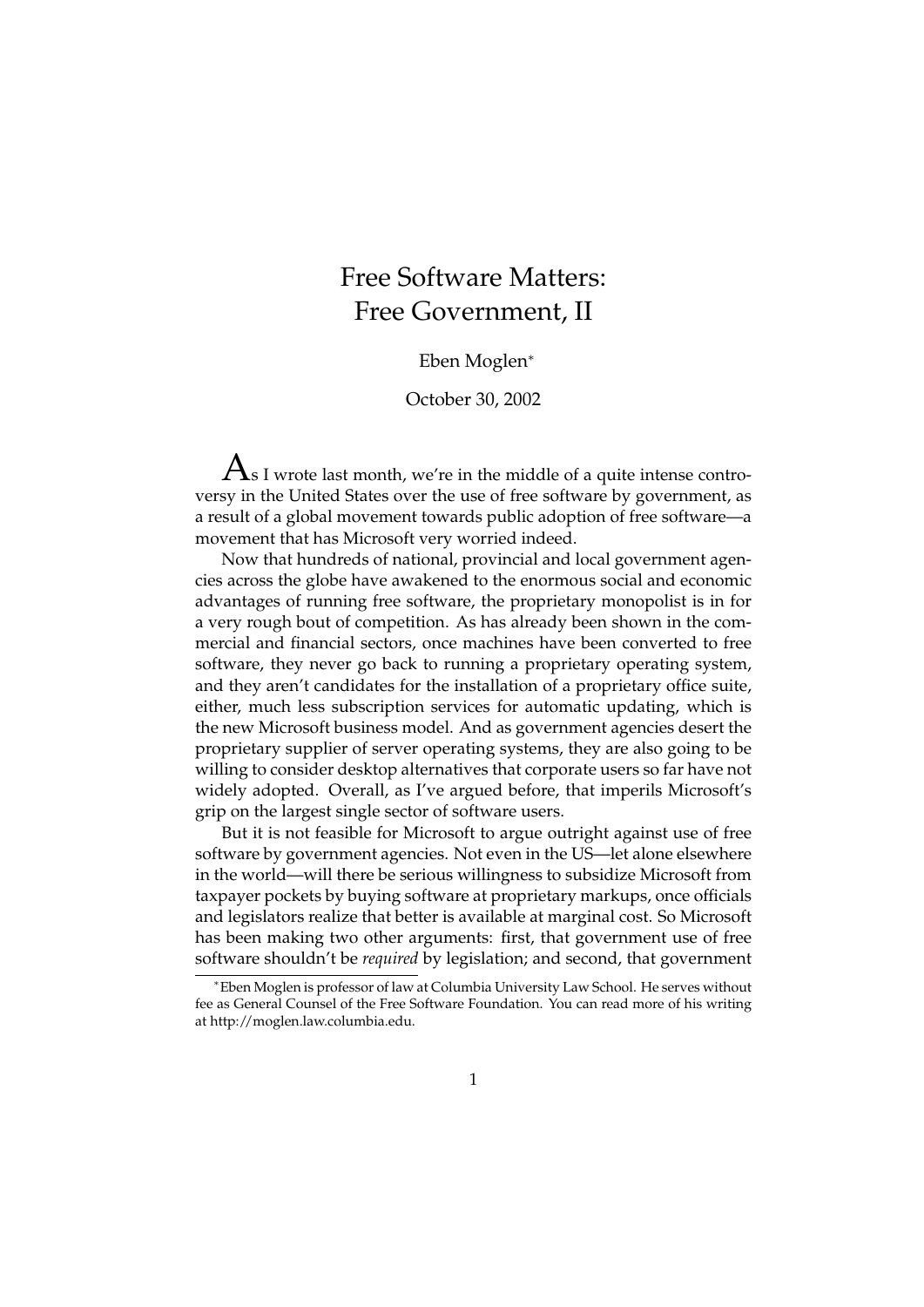shouldn't conduct any research on or publication of software, or fund any such research or publication by government contractors and universities, under the GPL. Each of these two contentions is about less than meets the eye; insubstantial as they are on their own merits, they are really part of a larger campaign to achieve indirectly what even Microsoft has not the effrontery to demand in the light of day.

At first impression, Microsoft has a point about legislation to prohibit government use of proprietary software. Statutes that would make free software illegal in the interest of greater protection for the owners of movie and music copyrights are unacceptable to us, after all, and it seems just as reasonable for Microsoft or other proprietary software makers to object to legislation that would exclude them from the government market.

But the matter is a little less simple than that. It may be bad policy under certain circumstances, but it is not inherently objectionable for government agencies to be required to take the lowest bid on any given contract; and the provider of a Debian-based fully redistributable system containing only free software, for example, can reduce the unit cost of software to zero. Government agencies or legislators can also legitimately decide that maintainability and extensibility are essential aspects of the software government acquires, and may therefore specify that fully modifiable source code must accompany software government buys. Either of these grounds might legitimately result in legislation or regulation that would have the effect of making it difficult for proprietary suppliers to compete effectively against free software for government contracts.

Microsoft's second contention has been that employment of the GPL in government-funded research will destroy innovation, by preventing positive outcomes from government research from being effectively commercialized. What would have happened, Microsoft asked, if TCP/IP, or other basic Internet protocols, had been implemented by federal researchers under the GPL? Apparently we were supposed to believe that this would somehow have kept the Internet from happening.

Microsoft apparently persuaded several members of the US House of Representatives of this nonsense earlier this month; led by a Congressman who has accepted substantial campaign donations from Microsoft, the group sent a letter to the White House urging adoption of a policy prohibiting use of the GPL for licensing of software developed by the US government. The Congressmen and their staffs were later surprised to realize that copyright law isn't the same as patent law: if government releases a particular implementation of a good idea under the GPL, anyone who wants to make proprietary software embodying the same technology has only to